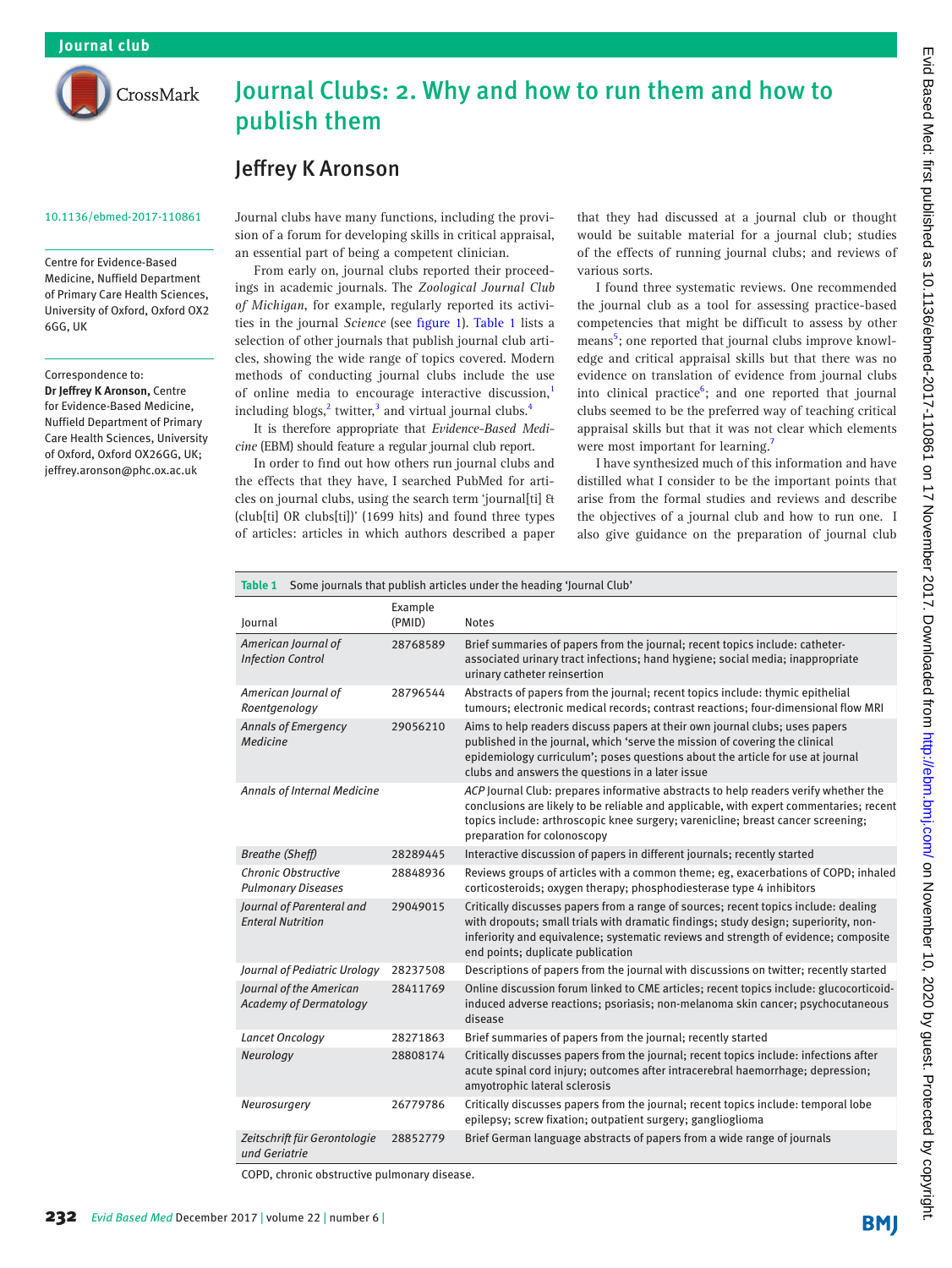Evid

**Based** 

# **SCIENCE**

EDITORIAL COMMITTEE : S. - NE

FRIDAY, DECEMBER 7, 1900.

## $CONTENTS$

CONTENTS:<br>tory of the Neotropical Region: DR. H. of the Development of the Quantit<br>of Variation: PROFESSOR CHAS.

ography of North America:—<br>sition of the Eocky Mountain Flora : DB

870 Tertiary Coral Reef near Bainbridge, Georgia:<br>DR. T. WAYLAND VAUGHAN................................ 873

each Yellows: A Cause Suggested: O. F. COOK., 875 *zettomas: A Comes Engycsica C. C. 2. Comes*<br>
of Hogy Legona de chimie physique : H. C. J<br>
per's Determination of *Radicles* in Carbon<br>
provide : PROFESSOR W. R. ORNDORFF......

fie Journals and Articles...... 882 nd Acaden

Academies :----<br>Society of Wax<br>DAVID WHITE

ind Cor

Narl ; A New Botan<br>azenreich : PBOFES

891

es and No ity and Ed

ublication and books, etc., intent to the responsible editor<br>ell, Garriso<sup>n</sup>-on-Hudson, N. Y.

<span id="page-1-0"></span>

IN No. 276 of SCIENCE, April, 1900, Dr. IN No. 276 of SCERCE, April, 1900, Dr.<br>Henry F. Osborn published an article on<br>the 'Geological and Faunal Relations of<br>Europe and America during the Teritary<br>Period, 'to which I may here refer, as it may<br>be useful for scie pinions to which our study has led us.<br>It is singular that Mr. Osborn has no

THE HISTORY OF THE NEOTROPICAL

**REGION.** 

knowledge at all of the numerous papers published by the writer on the history of the neotropical fauna, and consequently it is necessary to say at first some words or these papers, and the new discoveries and<br>ideas published in them. Referring here<br>only to those of my publications in which only to those of my publications in the geological and zoogeographical relations of South America were fully discus

name the following:<br>
1. 'Die Geographische Verbreitung der<br>
Iussmuscheln.' Das Ausland, Stuttgart, Fluss 1890, Nos. 48-49; and translated 'The Geo so, Nos. vo-vo; and translated The Sphed Distribution of the Freshwater<br>ussels.' The New Zealand Journal of<br>ience, Vol. I., Dunedin, 1891, pp. 151-154. 2. 'Ueber die Beziehungen der chilen-<br>ischen und suedbrasilianischen Suesswas-<br>ser fauna.' Verhandlungen des deutschen wis-<br>senschaftlichen Vereines zu Santiago, Vol. II., sensenajutelen Fereines zu santiage, vol. 11.,<br>1891, p. 142–19.<br>3. 'Ueber die alten Beziehungen zwischen

Neuseeland und Suedamerika.' Ausland,<br>Stuttgart, 1891, No. 18. Translated, 'On

## **Figure 1** The contents page of *Science* for Friday 7 December 1900, listing the proceedings of the *Zoological Journal Club of the University of Michigan*.

reports that we hope readers will submit for publication. We look forward to hearing from you.

#### **Five reasons for running a journal club**

- 1. To highlight new findings.
- 2. To teach practitioners how to search for interesting articles representing the best evidence to inform clinical practice.
- 3. To encourage practitioners to read and appraise publications critically and give them the ability to do so.
- 4. To encourage practitioners to do applied clinical research and to show them how.
- 5. To improve debating skills, demonstrate leadership skills, and aid peer mentorship.

### **Sixteen suggestions on how to run a journal club**

- 1. The members of the club should on the whole have shared or complementary interests, including statisticians, but do not discourage multidisciplinarity, if available; involve everyone, from students down to professors.
- 2. Run the club regularly at the same time on the same day of the week, so that it becomes a fixture.
- 3. Have at least one designated skilled leader who regularly participates in the club.
- 4. Ideally, make attendance mandatory and keep a record.
- 5. Ensure that the meetings start and end on time.
- 6. Encourage communality; this could be done, for example, by asking everyone at the start of each meet-

ing to give their name and a piece of information about themselves (eg, a movie they have recently seen).

- 7. Discuss up to three papers from peer-reviewed journals; develop a theme each time; occasionally include books of interest.
- 8. Split presentation and discussion times 50/50.
- 9. Try to choose papers that you think may influence clinical practice and discuss why.
- 10. Disseminate the chosen articles in advance, with questions that might be asked; the leader should bring spare copies to the meeting.
- 11. Keep notes and conduct regular audits (eg, yearly); give feedback on later developments; link it to a Xmas quiz.
- 12. Welcome guest speakers from time to time to add expert comment.
- 13. Provide free enticing refreshments; have a rota for making the tea/coffee.
- 14. Use your imagination to make it fun.
- 15. Publish your experience.
- 16. Adapt these suggestions to suit your own circumstances.

#### **Ten tips on how to prepare a journal club article for** *EBM*

- 1. The article should have proceeded from an actual journal club.
- 2. The paper discussed need not have been published in *EBM*.
- 3. At the start, give the full reference (Vancouver style) of the article that you have discussed.
- 4. The following framework, adapted from that origi-nally suggested by Riegelman<sup>[8](#page-2-6)</sup> may be useful: aims, methods, results, interpretation, implications for practice, and further research.
- 5. Say what the purpose of the study was.
- 6. Summarise the important points in the article, paying particular attention to the methods that were used.
- 7. Briefly describe the main results.
- 8. Highlight the strengths and weaknesses; how could the study have been improved? did the authors achieve what they set out to achieve?
- 9. Describe the implications of the results and whether you think they may or may not influence practice beneficially or adversely.
- 10. If relevant, say what further research might be carried out.

**Competing interests** JKA is an associate editor for EBM.

**Provenance and peer review** Commissioned; internally peer reviewed.

© Article author(s) (or their employer(s) unless otherwise stated in the text of the article) 2017. All rights reserved. No commercial use is permitted unless otherwise expressly granted.

#### **References**

<span id="page-1-1"></span>1. **Chan TM**, Thoma B, Radecki R, *et al*. Ten steps for setting up an online journal club. *[J Contin Educ Health Prof](http://dx.doi.org/10.1002/chp.21275)* 2015;**35**:148–54.